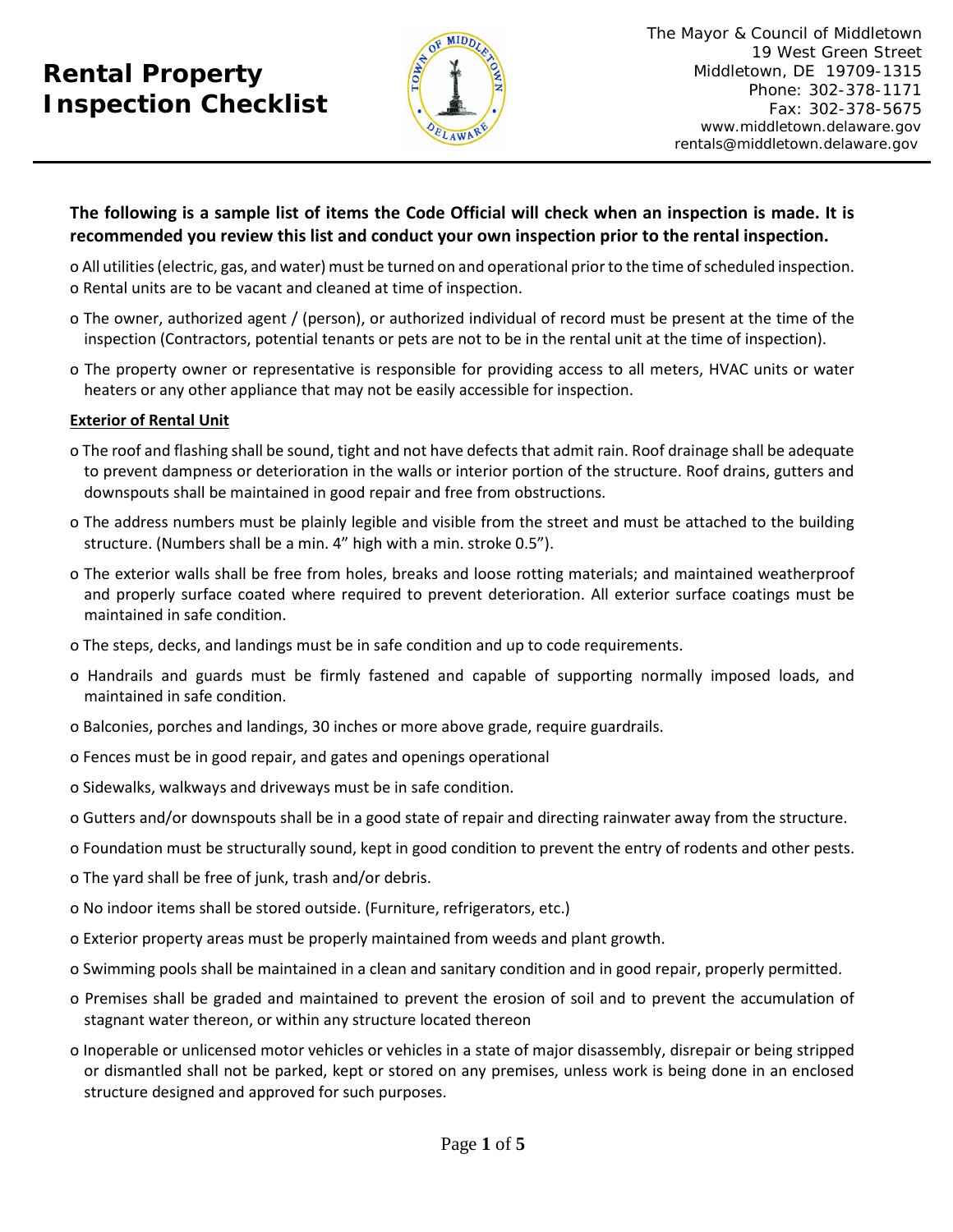#### **Accessory Structures**

o Accessory structures, including detached garages, sheds, fences, and walls shall be maintained structurally sound and in good repair.

### **Sanitation**

- o Exterior property and interior premises shall be maintained in a clean, safe and sanitary condition, fit for human occupancy.
- o The interior of the premises and exterior property areas shall be kept free from rodent harborage and any type of infestation.
- o No mold, mildew or any type of discoloration shall be visible in a residence.

#### **Entrance and Exit(s)**

- o Egress lighting must be present and working properly.
- o Stairs coming into unit should have handrails, balusters, treads and risers in safe condition.

#### **Exterior Doors**

- o Doors providing access to a dwelling that have been rented or leased shall be equipped with a deadbolt lock designed to be readily openable, from the side from which egress is to be made without the need for keys, special knowledge or effort, and shall have a minimum lock throw of 1 inch (25mm).
- o Exterior doors shall be kept in sound condition, good repair and weather tight. Hardware shall be maintained in good condition.
- o Storm doors or screen doors shall be in good condition and operate properly and shall have a self-closing device in good working condition.

#### **Windows**

- o Windows shall be weather tight, easily opened and closed and shall be capable of being held in position by its original window hardware.
- o There can be no broken or cracked windows.
- o Required operable windows shall have window sash locking devices in good working order.
- o Operable windows shall be supplied with screens tightly fitted without rips, tears or holes.
- o Every approved sleeping area shall have an approved operable window per code requirements.

#### **Throughout the Dwelling**

- o Floors, floor coverings and carpets must be clean, in good condition and not create any hazards.
- o All vents, registers and grills thru out the unit must be clean and functioning properly.
- o All Penetrations (vertical & horizontal) in cabinets, vanities, ceilings and walls must be sealed with approved materials.
- o Doors must operate correctly, and must have approved locks in good working condition, where needed (bedrooms & bathrooms Interior locking door knobs required)
- o Unit must be free of loose, flaking and/or chipping paint.
- o Kitchen sinks, lavatories, laundry facilities, bathtubs and showers shall be supplied with hot and cold running water, and must maintain good water pressure.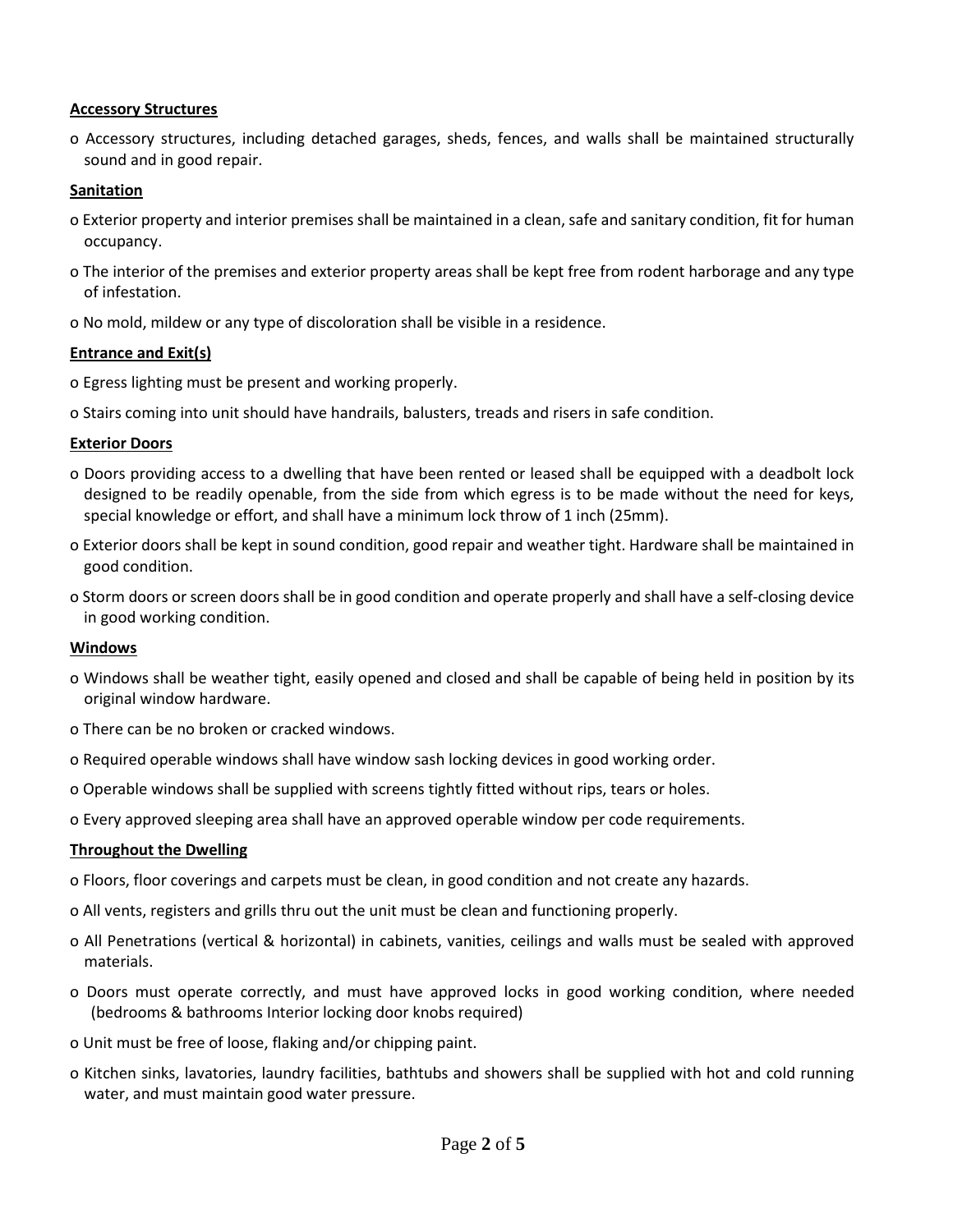## **Throughout the Dwelling (Cont.)**

- o Plumbing fixtures shall be properly installed, free from leaks and defects, and shall be maintained in a safe, sanitary and functional condition (faucets, drains, tubs, showers, toilets, etc.)
- o Permanently installed light fixtures are required in kitchen and bathrooms

### **Stairways**

- o Stairways should have proper lighting.
- o Handrails and guards shall be firmly fastened and capable of supporting normally imposed loads and shall be maintained in good condition.

#### **Kitchen**

- o Appliances in the home at time of inspection must operate correctly per manufacturer's instructions. Appliances must also be clean and sanitary. Ranges or stoves / ovens and refrigerators are required items for rental units and must be present at time of inspection.
- o Ranges or Stove / oven shall have anti-tilt bracket installed.
- o Permanently installed light fixtures are required.
- o Garbage disposal should be in good working order and connected properly to electrical source and grommet must be in good condition. (Tie up electrical wire under cabinet, Leave a drip loop)
- o Any kitchen receptacles shall be free of all obstructions

#### **Bathrooms**

- o Floor must be maintained in safe condition.
- o Permanently installed light fixture is required.
- o Bathroom requires operable window or mechanical ventilation.
- o Bathroom outlets to be GFI protected and properly working.
- o Doors should close properly, entry door should have an interior locking door knob in good working condition.
- o Sink drains and tub drains must operate correctly, and have stoppers supplied in properly working condition.

## **Bedrooms**

- o Doors should close properly, entry door should have an interior locking door knob in good working condition.
- o Windows in bedroom(s) should be in good working order.
- o Bedrooms should have proper floor coverings in good repair (carpet, etc.).
- o Accessories should be in good condition and installed properly. (Shelving, etc.)

#### **Smoke Alarms**

- o Rental units shall have approved and properly operating smoke alarms, located on each additional story (floor) of the dwelling unit, including the basements and habitable attics. They must be located in each sleeping room, & outside each separate sleeping area in the immediate vicinity of the bedrooms.
- o Smoke alarms that receive their primary power from the building wiring where such wiring is served from a commercial source and, where primary power is interrupted shall receive power from a battery. These units must be hardwired, interconnected and battery backup where equipped. Units to be installed per adopted codes and manufacturer's installation instructions.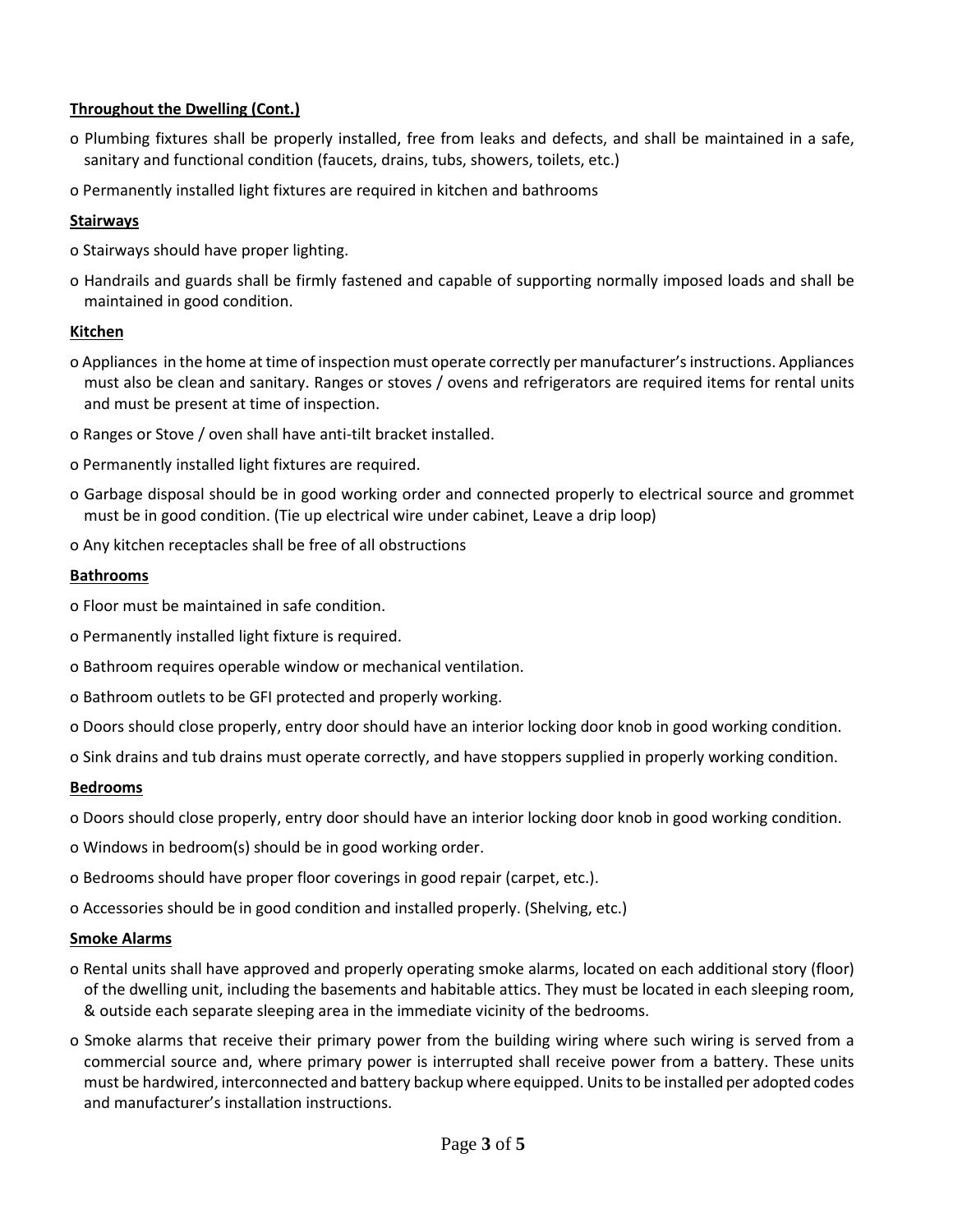#### **Smoke Alarms cont.**

o Common halls and stairways must be equipped with smoke alarms.

#### **Carbon Monoxide Alarm(s)**

- o Carbon monoxide alarms shall be installed outside of each separate sleeping area in the immediate vicinity of the sleeping area. Units to be installed per adopted codes and per the manufacturer's installation instructions.
- o Units that are to be to be installed outside of each separate sleeping area in the immediate vicinity of the sleeping rooms, that receive their primary power from the building wiring where such wiring is served from a commercialsource and, where primary power is interrupted shall receive power from a battery. A Combination carbon monoxide & smoke alarm(s) shall be installed where equipped with such wiring (Hardwired). Units to be installed per adopted codes and per the manufacturer's installation instructions.
- o In units where the smoke alarm that are located in the immediate vicinity of the sleeping rooms does not receive its primary power from the building wiring where such wiring is served from a commercial source, a separate battery operated only, carbon monoxide alarm shall be installed, along with the required smoke alarm. A dual carbon monoxide & smoke alarm combo unit may be installed. Units to be installed per adopted codes and the manufacturer's installation instructions. (A Plug in wall electrical outlet type of carbon monoxide detector not is not permitted.)
- o Where a fuel burning appliance is located within a bedroom or its attached bathroom, a carbon monoxide alarm shall be installed within the bedroom. (If the units smoke alarms receive their primary power from the building wiring where such wiring is served from a commercial source, a combination carbon monoxide & smoke alarm shall be installed. Units to be installed per adopted codes and the manufacturer's installation instructions. (A Plug in wall electrical outlet type of carbon monoxide detector not is not permitted.)

### **Fire Extinguishers**

o Fire extinguishers are required in each rental unit, located in the vicinity of the kitchen area and easily accessible and in proper operating condition. Fire extinguisher must be labeled "A-B-C." (Check expiration date if available)

#### **Sprinkler System**

o If equipped, sprinklers heads must be free from obstruction and in proper working order

## **Mechanical**

- o Dwellings shall be provided with heating facilities capable of maintaining a room temperature of 68°F in all habitable rooms, bathrooms & toilet rooms. (IPMC 602.3)
- o Heating facilities must be operating properly, properly vented and connected with all safety devices present and functioning. Filter(s) must be clean.
- o Mechanical appliances shall be properly installed and maintained and shall be capable of preforming the intended function
- o Water heater must be working properly, have an approved pressure-temperature relief valve, and discharge tube of approved materials, extending a maximum of 6" from the floor. Unit must be properly vented, and show no signs of leaking.
- o Joints must be sealed. Exhaust vents must he connected using sheet metal screws, and tape rated for application.
- o Drain pan must be in place and properly hooked up when new water heater has been installed where damage can occur. Required if on  $2^{nd}$  floor or above (Installed per building & plumbing code requirements